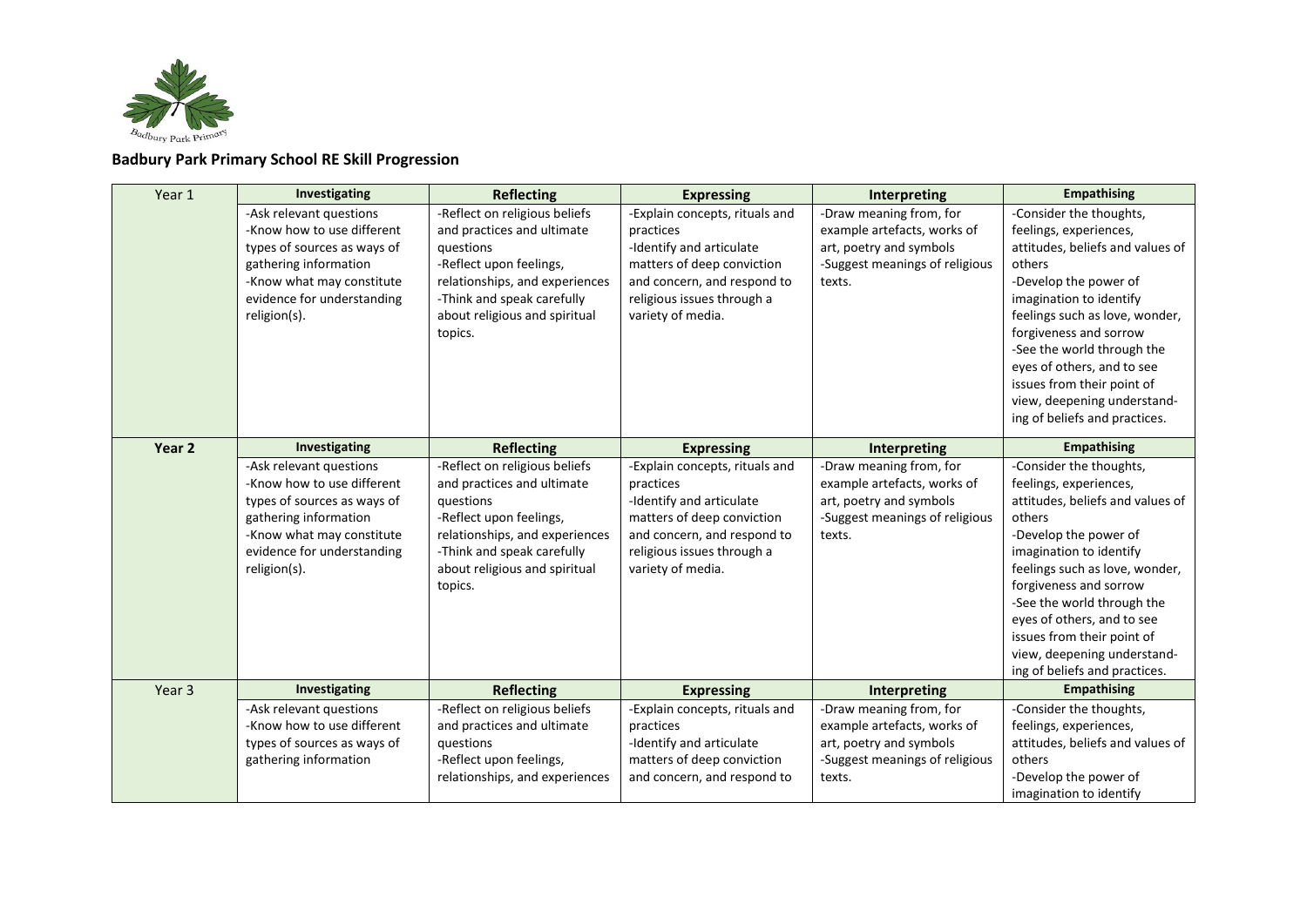

|        | -Know what may constitute  |                   | -Think and speak carefully    |               | religious issues through a |                 |                   |                  | feelings such as love, wonder, |                   |
|--------|----------------------------|-------------------|-------------------------------|---------------|----------------------------|-----------------|-------------------|------------------|--------------------------------|-------------------|
|        | evidence for understanding |                   | about religious and spiritual |               | variety of media.          |                 |                   |                  | forgiveness and sorrow         |                   |
|        | religion(s).               |                   | topics.                       |               |                            |                 |                   |                  | -See the world through the     |                   |
|        |                            |                   |                               |               |                            |                 |                   |                  | eyes of others, and to see     |                   |
|        |                            |                   |                               |               |                            |                 |                   |                  | issues from their point of     |                   |
|        |                            |                   |                               |               |                            |                 |                   |                  | view, deepening                |                   |
|        |                            |                   |                               |               |                            |                 |                   |                  | understanding of beliefs and   |                   |
|        |                            |                   |                               |               |                            |                 |                   |                  | practices.                     |                   |
| Year 4 | Investigating              | <b>Reflecting</b> | <b>Expressing</b>             | Interpreting  | <b>Empathising</b>         | <b>Applying</b> | <b>Discerning</b> | <b>Analysing</b> | Synthesising                   | <b>Evaluating</b> |
|        | -Ask relevant              | -Reflect on       | -Explain                      | -Draw         | -Consider the              | -Use RE         | -Develop          | -Distinguish     | -Link                          | -Debate           |
|        | questions                  | religious         | concepts,                     | meaning       | thoughts,                  | learning in     | insight into      | between          | significant                    | issues of         |
|        | -Know how                  | beliefs and       | rituals and                   | from, for     | feelings,                  | new             | personal          | opinion,         | features of                    | religious         |
|        | to use                     | practices and     | practices                     | example       | experiences,               | situations      | experience        | belief and       | religion                       | significance      |
|        | different                  | ultimate          | -Identify and                 | artefacts,    | attitudes,                 | -Make the       | and religion      | fact             | together in a                  | with              |
|        | types of                   | questions         | articulate                    | works of art, | beliefs and                | association     | -Explore the      | -Distinguish     | coherent                       | reference to      |
|        | sources as                 | -Reflect upon     | matters of                    | poetry and    | values of                  | between         | positive and      | between the      | pattern                        | experience,       |
|        | ways of                    | feelings,         | deep                          | symbols       | others                     | religions and   | negative          | features of      | -Connect                       | evidence and      |
|        | gathering                  | relationships,    | conviction                    | -Suggest      | -Develop the               | individual      | aspects of        | different        | different                      | argument          |
|        | information                | and               | and concern,                  | meanings of   | power of                   | community,      | religious and     | religions        | aspects of life                | -Weigh the        |
|        | -Know what                 | experiences       | and respond                   | religious     | imagination                | national and    | secular           | -Recognise       | into a                         | respective        |
|        | may                        | -Think and        | to religious                  | texts.        | to identify                | international   | beliefs and       | similarities     | meaningful                     | claims of self-   |
|        | constitute                 | speak             | issues                        |               | feelings such              | life            | ways of life      | and              | whole                          | interest,         |
|        | evidence for               | carefully         | through a                     |               | as love,                   | -Identify key   | -Make             | distinctivenes   | -Make links                    | consideration     |
|        | understandin               | about             | variety of                    |               | wonder,                    | religious       | thoughtful        | s of religious   | between                        | for others,       |
|        | g religion(s).             | religious and     | media.                        |               | forgiveness                | values and      | judgements        | ways of life.    | religion and                   | religious         |
|        |                            | spiritual         |                               |               | and sorrow                 | their           | about the         |                  | human                          | teaching and      |
|        |                            | topics.           |                               |               | -See the                   | connections     | personal          |                  | experience,                    | individual        |
|        |                            |                   |                               |               | world                      | with secular    | value of          |                  | including                      | conscience        |
|        |                            |                   |                               |               | through the                | values.         | religious         |                  |                                | -Draw             |
|        |                            |                   |                               |               | eyes of                    |                 | beliefs and       |                  |                                | conclusions       |
|        |                            |                   |                               |               | others, and                |                 | practices.        |                  |                                | which are         |
|        |                            |                   |                               |               | to see issues              |                 |                   |                  |                                | balanced,         |
|        |                            |                   |                               |               | from their                 |                 |                   |                  |                                | and related       |
|        |                            |                   |                               |               | point of view,             |                 |                   |                  |                                | to evidence,      |
|        |                            |                   |                               |               | deepening                  |                 |                   |                  |                                | dialogue and      |
|        |                            |                   |                               |               | understandin               |                 |                   |                  |                                | experience.       |
|        |                            |                   |                               |               | g of beliefs               |                 |                   |                  |                                |                   |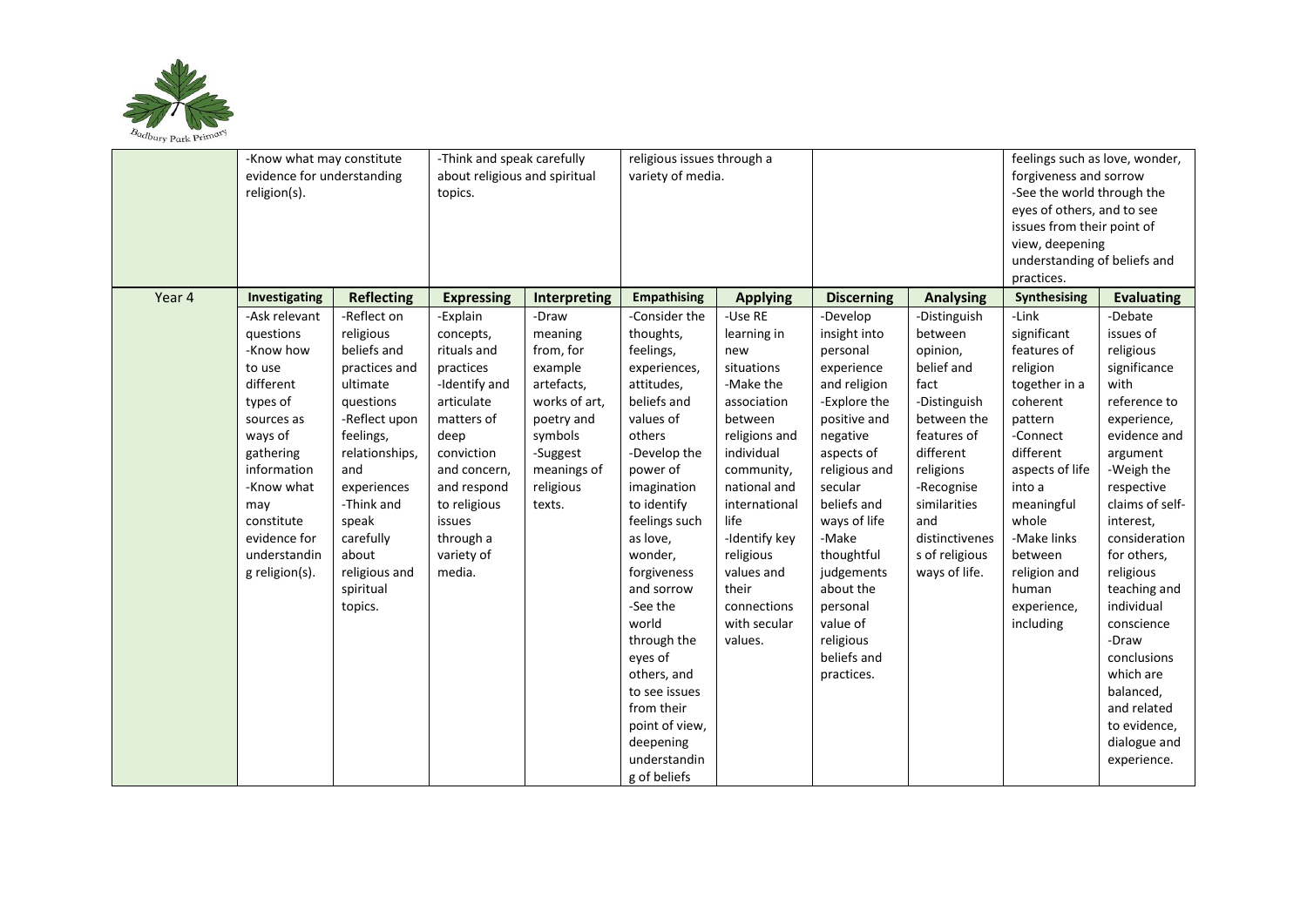

|        |                |                   |                   |                     | and                |                 |                   |                  |                 |                   |
|--------|----------------|-------------------|-------------------|---------------------|--------------------|-----------------|-------------------|------------------|-----------------|-------------------|
|        |                |                   |                   |                     | practices.         |                 |                   |                  |                 |                   |
| Year 5 | Investigating  | <b>Reflecting</b> | <b>Expressing</b> | <b>Interpreting</b> | <b>Empathising</b> | <b>Applying</b> | <b>Discerning</b> | <b>Analysing</b> | Synthesising    | <b>Evaluating</b> |
|        | -Ask relevant  | -Reflect on       | -Explain          | -Draw               | -Consider the      | -Use RE         | -Develop          | -Distinguish     | -Link           | -Debate           |
|        | questions      | religious         | concepts,         | meaning             | thoughts,          | learning in     | insight into      | between          | significant     | issues of         |
|        | -Know how      | beliefs and       | rituals and       | from, for           | feelings,          | new             | personal          | opinion,         | features of     | religious         |
|        | to use         | practices and     | practices         | example             | experiences,       | situations      | experience        | belief and       | religion        | significance      |
|        | different      | ultimate          | -Identify and     | artefacts,          | attitudes,         | -Make the       | and religion      | fact             | together in a   | with              |
|        | types of       | questions         | articulate        | works of art,       | beliefs and        | association     | -Explore the      | -Distinguish     | coherent        | reference to      |
|        | sources as     | -Reflect upon     | matters of        | poetry and          | values of          | between         | positive and      | between the      | pattern         | experience,       |
|        | ways of        | feelings,         | deep              | symbols             | others             | religions and   | negative          | features of      | -Connect        | evidence and      |
|        | gathering      | relationships,    | conviction        | -Suggest            | -Develop the       | individual      | aspects of        | different        | different       | argument          |
|        | information    | and               | and concern,      | meanings of         | power of           | community,      | religious and     | religions        | aspects of life | -Weigh the        |
|        | -Know what     | experiences       | and respond       | religious           | imagination        | national and    | secular           | -Recognise       | into a          | respective        |
|        | may            | -Think and        | to religious      | texts.              | to identify        | international   | beliefs and       | similarities     | meaningful      | claims of self-   |
|        | constitute     | speak             | issues            |                     | feelings such      | life            | ways of life      | and              | whole           | interest,         |
|        | evidence for   | carefully         | through a         |                     | as love,           | -Identify key   | -Make             | distinctivenes   | -Make links     | consideration     |
|        | understandin   | about             | variety of        |                     | wonder,            | religious       | thoughtful        | s of religious   | between         | for others,       |
|        | g religion(s). | religious and     | media.            |                     | forgiveness        | values and      | judgements        | ways of life.    | religion and    | religious         |
|        |                | spiritual         |                   |                     | and sorrow         | their           | about the         |                  | human           | teaching and      |
|        |                | topics.           |                   |                     | -See the           | connections     | personal          |                  | experience,     | individual        |
|        |                |                   |                   |                     | world              | with secular    | value of          |                  | including       | conscience        |
|        |                |                   |                   |                     | through the        | values.         | religious         |                  |                 | -Draw             |
|        |                |                   |                   |                     | eyes of            |                 | beliefs and       |                  |                 | conclusions       |
|        |                |                   |                   |                     | others, and        |                 | practices.        |                  |                 | which are         |
|        |                |                   |                   |                     | to see issues      |                 |                   |                  |                 | balanced,         |
|        |                |                   |                   |                     | from their         |                 |                   |                  |                 | and related       |
|        |                |                   |                   |                     | point of view,     |                 |                   |                  |                 | to evidence,      |
|        |                |                   |                   |                     | deepening          |                 |                   |                  |                 | dialogue and      |
|        |                |                   |                   |                     | understandin       |                 |                   |                  |                 | experience.       |
|        |                |                   |                   |                     | g of beliefs       |                 |                   |                  |                 |                   |
|        |                |                   |                   |                     | and                |                 |                   |                  |                 |                   |
|        |                |                   |                   |                     | practices.         |                 |                   |                  |                 |                   |
| Year 6 | Investigating  | <b>Reflecting</b> | <b>Expressing</b> | Interpreting        | <b>Empathising</b> | <b>Applying</b> | <b>Discerning</b> | <b>Analysing</b> | Synthesising    | <b>Evaluating</b> |
|        | -Ask relevant  | -Reflect on       | -Explain          | -Draw               | -Consider the      | -Use RE         | -Develop          | -Distinguish     | -Link           | -Debate           |
|        | questions      | religious         | concepts,         | meaning             | thoughts,          | learning in     | insight into      | between          | significant     | issues of         |
|        | -Know how      | beliefs and       | rituals and       | from, for           | feelings,          | new             | personal          | opinion,         | features of     | religious         |
|        | to use         | practices and     | practices         | example             | experiences,       | situations      |                   |                  | religion        | significance      |